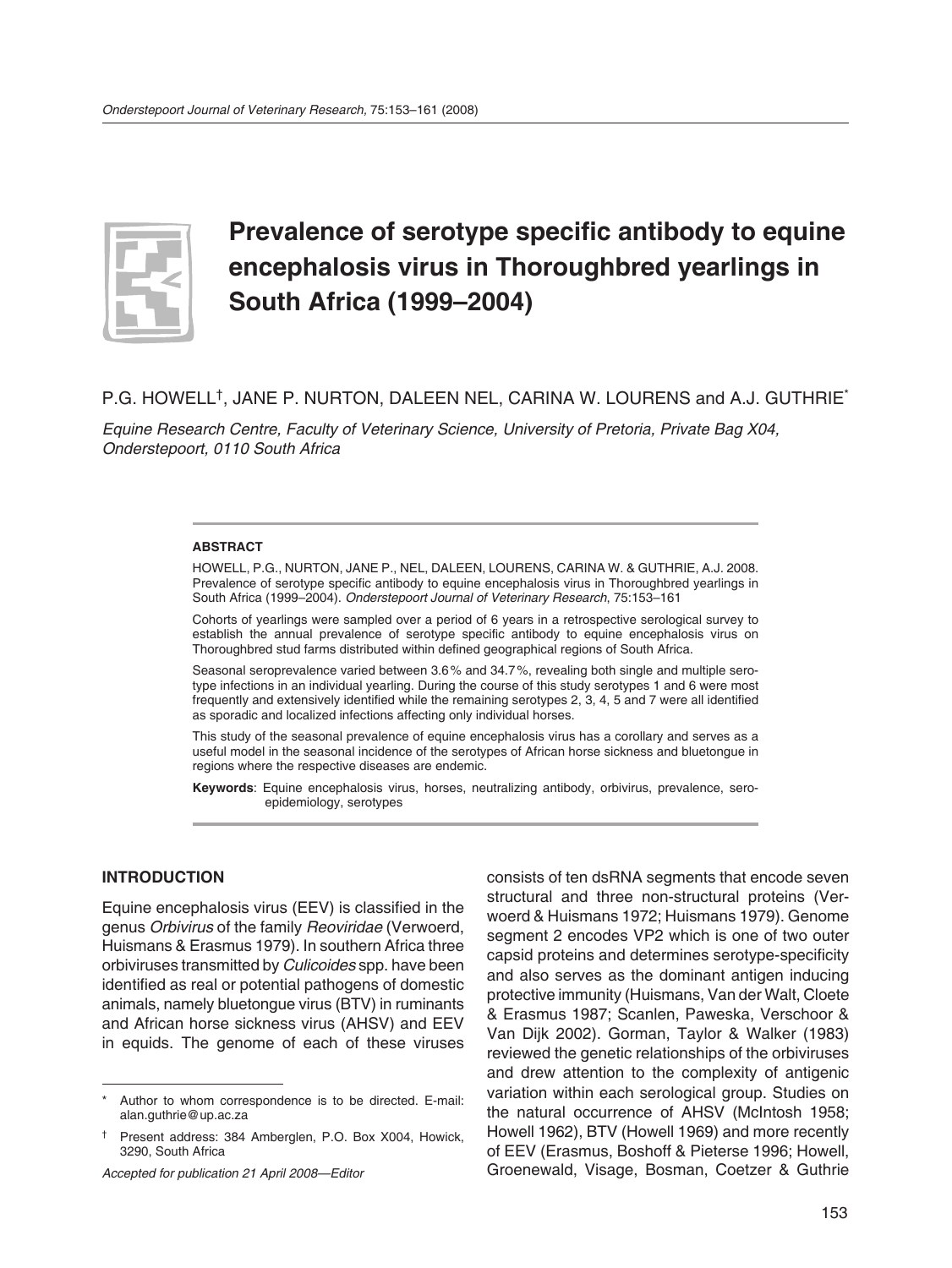2002) have identified by serum-virus neutralization (SVN), the existence of multiple serotypes within each serogroup in southern Africa. This multiplicity of serotypes amongst these three viruses, within the endemic regions of southern Africa has a profound influence on the epidemiology of these infections.

The persistence of the individual serotypes of these viruses, when vector populations are inactive or appear to be absent on account of low winter temperatures or dry climatic periods is an important determinant in their regional distribution. Meiswinkel, Nevill & Venter (1994) noted that there was as yet no evidence that these viruses were transmitted transovarially in *Culicoides* spp., while Du Toit (1962) and Nevill (1971) were of the opinion that in the case of BTV, vertebrate reservoir hosts such as cattle, which exhibit inapparent infections, were necessary to bridge the winter months. Where AHSV and EEV are concerned, donkeys and zebras in warm, lowlying areas where *Culicoides* are active throughout the year may fulfil a role similar to that of cattle for BTV (Nevill 1971; Barnard 1993). The onset of summer with more favourable environmental conditions, in particular higher temperatures and precipitation, will promote the emergence of greater numbers of *Culicoides*, higher infection rates and older individuals in the population, all of which will increase the level of transmission. The further spread of the individual serotypes during the summer months occurs by either dispersal of infected competent species of *Culicoides* or the translocation of viraemic vertebrate hosts.

Donkeys and free-living zebras have been monitored for the presence of group specific antibody to AHSV and EEV (Paweska, Gerdes, Woods & Williams 1999; Venter, Paweska, Williams & Nevill 1999). These surveys confirmed the high prevalence of positive sera from unvaccinated donkeys for both AHSV and EEV and established a distribution pattern for these infections. In 1993 Barnard & Paweska reported the identification of antibody against individual serotypes of EEV in a cohort of zebras confined to the Kruger National Park in which neutralising antibody to seven serotypes of EEV was identified. In all these studies, however, the susceptible status of the donors and the time of infection were not established. A similar shortcoming prevailed in a retrospective survey conducted amongst groups of Thoroughbred mares whose ages were not established at the time of sampling, but whose sera showed a high prevalence of virus neutralizing antibody to one or more of the seven

validated serotypes of EEV. In this study (Howell *et al.* 2002), the locality or time at which the infections took place were not established.

The substantial adverse economic consequences of bluetongue (BT) and African horse sickness (AHS) require annual polyvalent prophylactic immunization. In terms of the response to individual serotypes included in the polyvalent vaccines the resulting immunity in individual animals is variable. Serotype specific antibody derived from immunization, natural challenge or the transfer of colostrum cannot be distinguished by conventional SVN assays, thus sero-epidemiological surveys are inconclusive in establishing seroconversion to natural challenge and obscure the regional prevalence of the serotypes of BTV and AHSV in their hosts.

Within the endemic regions, unpredictable seasonal epidemics of AHS may occur, during the course of which, numerous different serotypes may be recovered from blood or tissue samples taken from clinically affected horses. These isolates, however, represent only a small sample and do not reflect the actual prevalence of the individual serotypes. A more reliable approach to resolve this shortcoming is the demonstration of seroconversion in unvaccinated animals to natural challenge.

The epidemiology of EEV would appear in many respects to be similar to that of AHSV and BTV, thus this usually benign infection in equids may be considered as a model for the study of the distribution and seasonal appearance of the multiple serotypes of all three orbiviruses*.* Equine encephalosis generally has minor economic implications and no vaccine has been developed, thus the high seroprevalence is uncomplicated by antibody derived from prophylactic immunization. On account of the generally mild clinical signs and ephemeral character of the disease the majority of infections pass unnoticed and the collection of samples for serological surveys to detect serotype specific seroconversion is unbiased.

The objective of this retrospective serological investigation was to establish the annual occurrence of the individual serotypes of EEV and their distribution and prevalence within cluster groups of horses on stud farms within defined geographical regions. The monitoring of the successful transmission of individual serotypes would provide some indication of the origin and character of the endemic cycles of infection exhibited by EEV during the mid- to late summers included in the study period.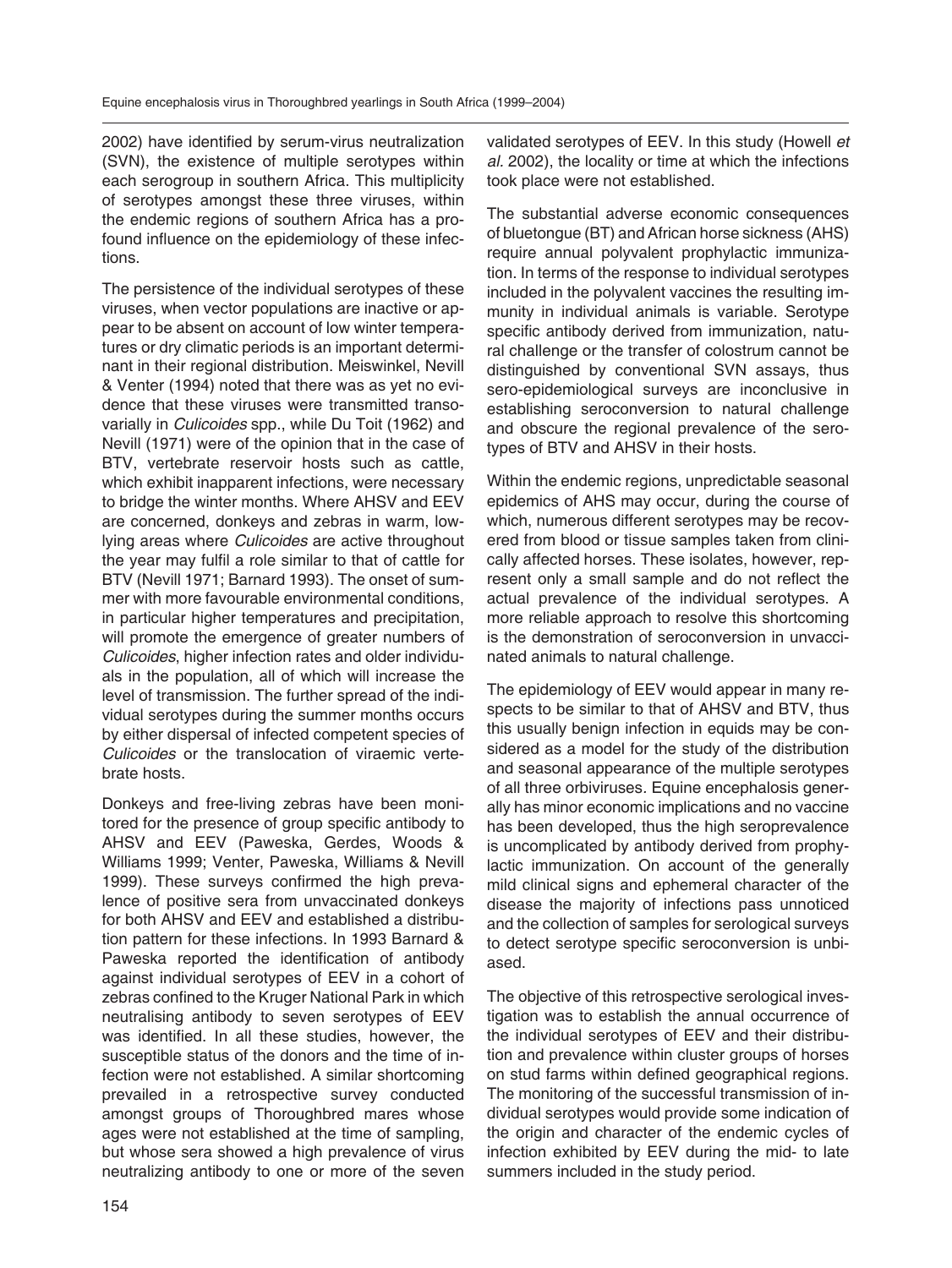### **MATERIALS AND METHODS**

Approximately 3 200 (Range 3111–3329) Thoroughbred foals were registered with the National Horseracing Authority of Southern Africa from each of the foaling seasons (August to December) from 1997 to 2002 in South Africa. Of these registered foals, approximately 500 (15 %), were subsequently consigned to the 1999 to 2004 National Yearling Sale (NYS) when they were about 18 months old (Table 1). The respective groups of yearlings evaluated in this study are referred to as the 1999–2004 yearling crops. Mares typically foaled in foaling boxes and were moved to pastures within 48 h of foaling. Weanlings and yearlings were reared on pasture. Yearlings were stabled for up to 2 months prior to the NYS. Midge control was not practised on the farms. Most mares and foals, however, were treated weekly with pyrethroids to prevent tick infestations. Foals generally remained on the farm where they were born until sold at the NYS, except when their dams were sent for breeding (September to December).

### **Blood collection**

Blood was collected by jugular venipuncture into vacuum tubes without anticoagulant from each of the yearlings consigned to the NYS from 1999 to 2004. The samples were held overnight at  $10^{\circ}$ C. After separation of the clot the serum was dispensed into vials, indexed and stored at –20 °C until required for serological tests.

### **Enzyme-linked immunosorbent assay of antibody**

A 1:5 stock dilution of all the serum samples was assayed for group specific antibody to EEV. A competitive ELISA (cELISA) technique, using an extracted serotype 1 EEV antigen as described and validated by Crafford (2001) was used. The percentage inhibition (PI) based on the inclusion of appropriate controls were obtained after the addition of an orthophenylene diamine/ $H_2O_2$  substrate. The reaction was terminated by the addition of 1 M  $H_2SO_4$  and the intensity of the colour reaction recorded using a 492 nm filter. Samples exhibiting inhibition of < 40 % were set aside and excluded from further examination.

#### **Assay of serum neutralising antibody**

Assays of serotype specific SVN antibody in the stored serum samples which had a PI > 40 % were performed in a microtitre system, as described previously (Howell *et al.* 2002). Twofold dilutions (initial dilution of 1:10) of each serum were incubated with approximately 100 TCID $_{50}$ /100 μl of each reference antigen which was added in equal volume to the serum dilutions. After incubation at 37.5 °C in a 5 % CO<sub>2</sub> gassed incubator, a Vero cell suspension of 480 000 cells per mℓ was added in a volume of 80 μℓ. The progress of the cytopathic effect of the virus was recorded daily. The serum dilution end-points were determined on the development of 50 % destruction of the monolayers inoculated with the dilution of the back titration of the virus representing 100 TCID $_{50}$ . The concentration of virus used for the assay of each batch of sera was monitored and where the concentration of virus fell within the range of 30–300 TCID $_{50}$ , the assay of antibody was accepted. Whilst a serum neutralization titre of  $\geq 10$ was considered positive, a titre of  $\geq 80$  was interpreted as confirmation of an unambiguous response to infection with the specific serotype of EEV.

### **Statistical analysis**

Relative risks (RR) were used to quantify the relationships between risk factors and seroprevalence, respectively, between four age groups of the yearlings included in this study.

### **RESULTS**

#### **Interpretation of serological tests**

At a serum dilution of 1:5 the cELISA identified 680 positive sera with 95 % of the samples exceeding a PI of 60 %.

TABLE 1 Summary of size of foal crop, number and percentage of yearlings sampled at the 1999–2004 National Yearling Sales

| Year of sampling | Size of crop | <b>Yearlings sampled</b> | Percentage of crop sampled |
|------------------|--------------|--------------------------|----------------------------|
| 1999             | 3189         | 516                      | 16.2                       |
| 2000             | 3207         | 513                      | 16.0                       |
| 2001             | 3329         | 483                      | 14.5                       |
| 2002             | 3228         | 481                      | 14.9                       |
| 2003             | 3178         | 500                      | 15.7                       |
| 2004             | 3111         | 499                      | 16.0                       |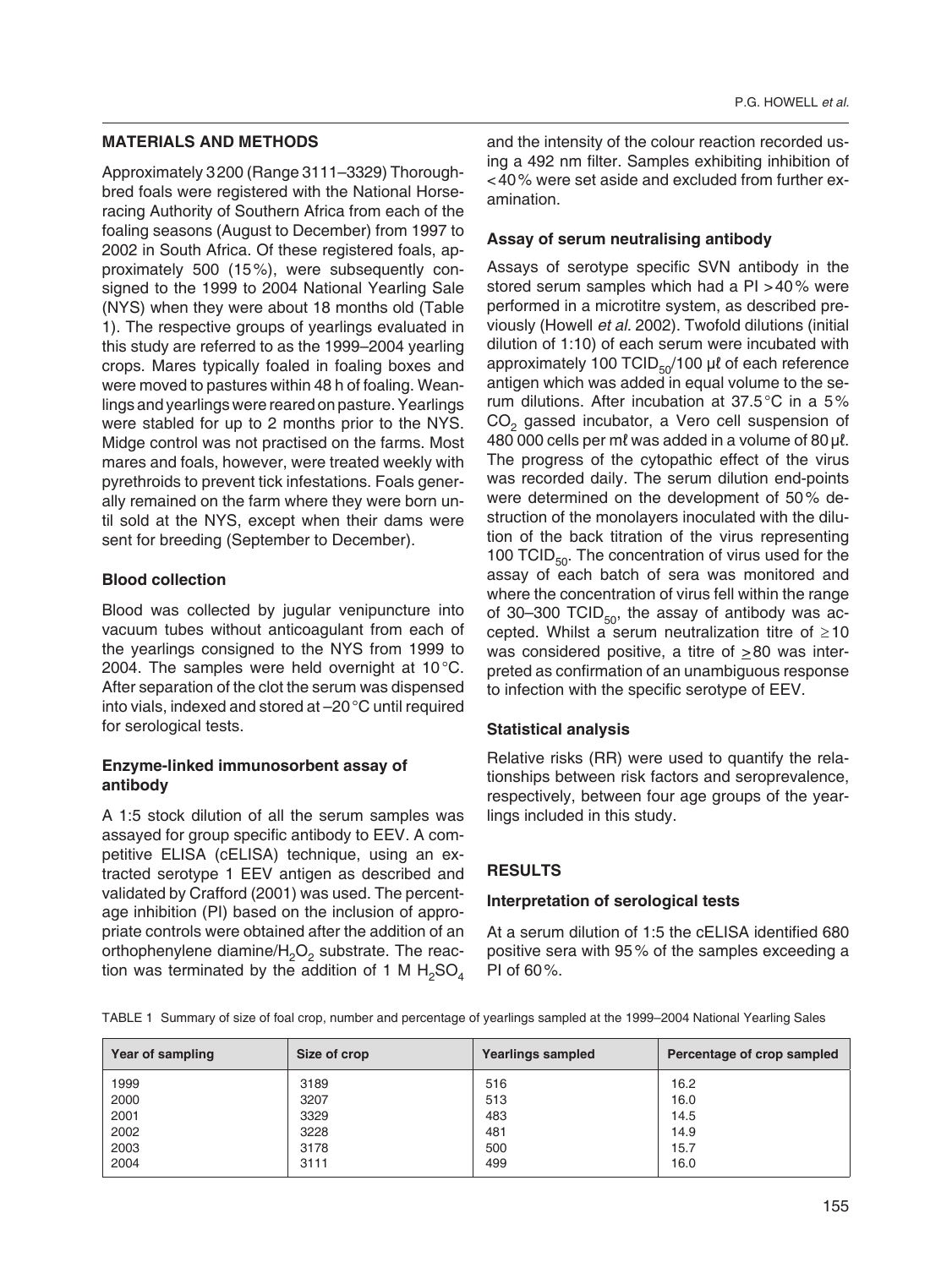Equine encephalosis virus in Thoroughbred yearlings in South Africa (1999–2004)

TABLE 2 Influence of age on susceptibility to natural EEV challenge

| <b>Month of birth</b> | <b>Foals</b> | Seropositive | Percent | Relative risk (RR) |
|-----------------------|--------------|--------------|---------|--------------------|
| August                | 442          | 118          | 0.27    | 1.35               |
| September             | 1 022        | 245          | 0.24    | 1.21               |
| October               | 1037         | 205          | 0.20    | 1.00               |
| November/December     | 491          | 112          | 0.23    | 1.15               |

TABLE 3 Prevalence of primary and multiple serotype infection of yearlings

| <b>Yearling crop</b> | Yearlings<br>sampled | Seropositive<br>yearlings | Percentage<br>seropositive | Seropositive yearlings                  |                            |                                                             |
|----------------------|----------------------|---------------------------|----------------------------|-----------------------------------------|----------------------------|-------------------------------------------------------------|
|                      |                      |                           |                            | Single<br>serotype<br><b>infections</b> | <b>Multiple infections</b> |                                                             |
|                      |                      |                           |                            |                                         | <b>Individuals</b>         | Immune profile                                              |
| 1999                 | 516                  | 148                       | 28.7                       | 148                                     | $\mathbf 0$                | $\overline{\phantom{0}}$                                    |
| 2000                 | 513                  | 90                        | 17.5                       | 87                                      | 1<br>1<br>1                | EEV1, EEV5<br>EEV1, EEV6<br>EEV1, EEV7                      |
| 2001                 | 483                  | 146                       | 30.2                       | 142                                     | $\overline{4}$             | EEV1, EEV7                                                  |
| 2002                 | 481                  | 167                       | 34.7                       | 165                                     | 2                          | EEV1, EEV6                                                  |
| 2003                 | 500                  | 111                       | 22.2                       | 94                                      | 9<br>1<br>6<br>1           | EEV1, EEV6<br>EEV1, EEV7<br>EEV6, EEV7<br>EEV4, EEV6        |
| 2004                 | 499                  | 18                        | 3.6                        | 14                                      | 1<br>1<br>1<br>1           | EEV1, EEV6<br>EEV6, EEV4,<br>EEV6, EEV7<br>EEV1, EEV3, EEV7 |



FIG. 1 Seasonal exposure of the horse population to the transmission of equine encephalosis virus in South Africa prior to the National Yearling Sales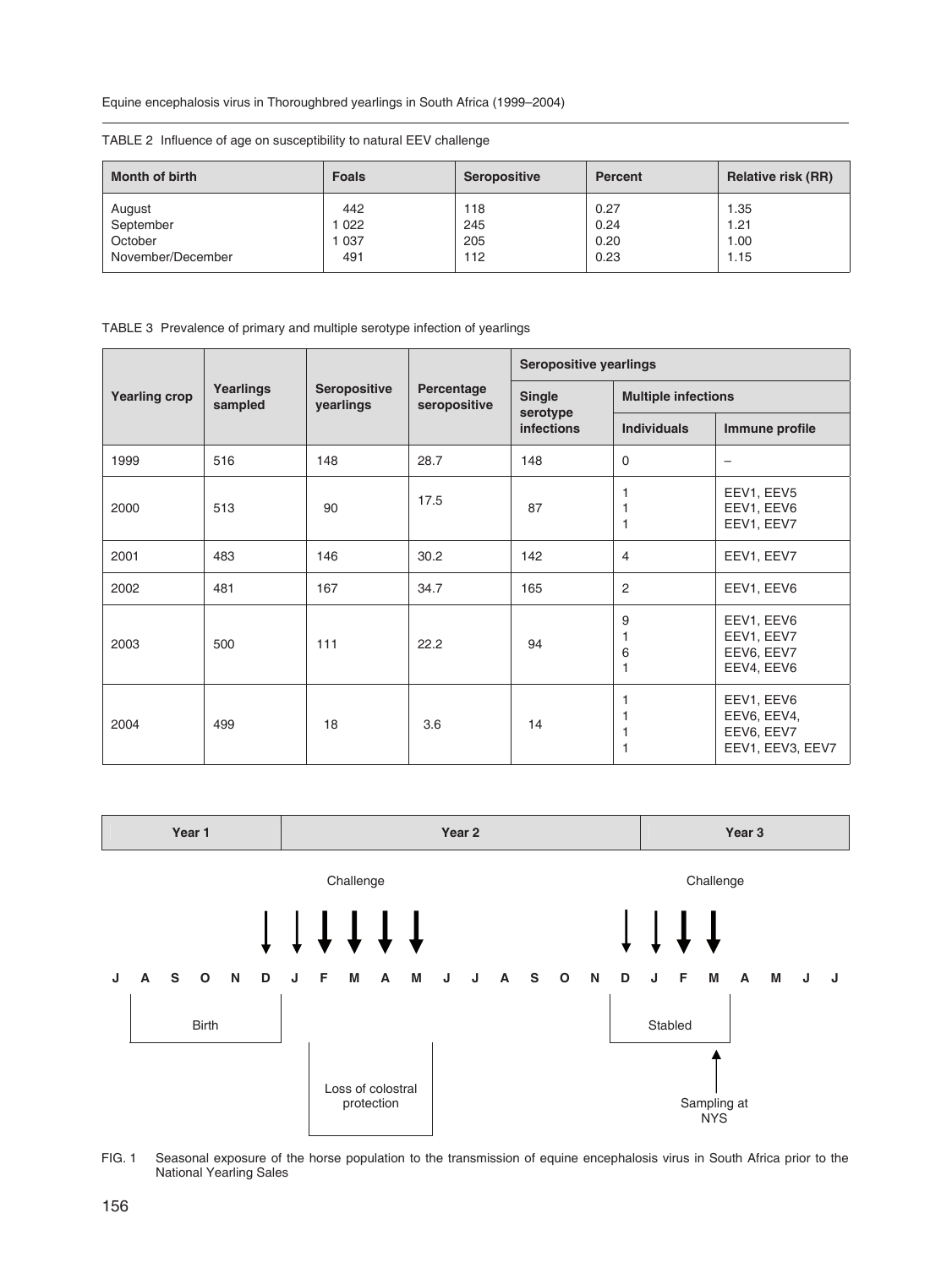

FIG. 2 Distribution of stud farms included in the survey with numbers of yearlings sampled per year, percentage of yearlings seropositive for equine encephalosis virus and numbers of yearlings positive for type specific antibody for each of the seven recognised serotypes of equine encephalosis virus for each of the years investigated (1999–2004)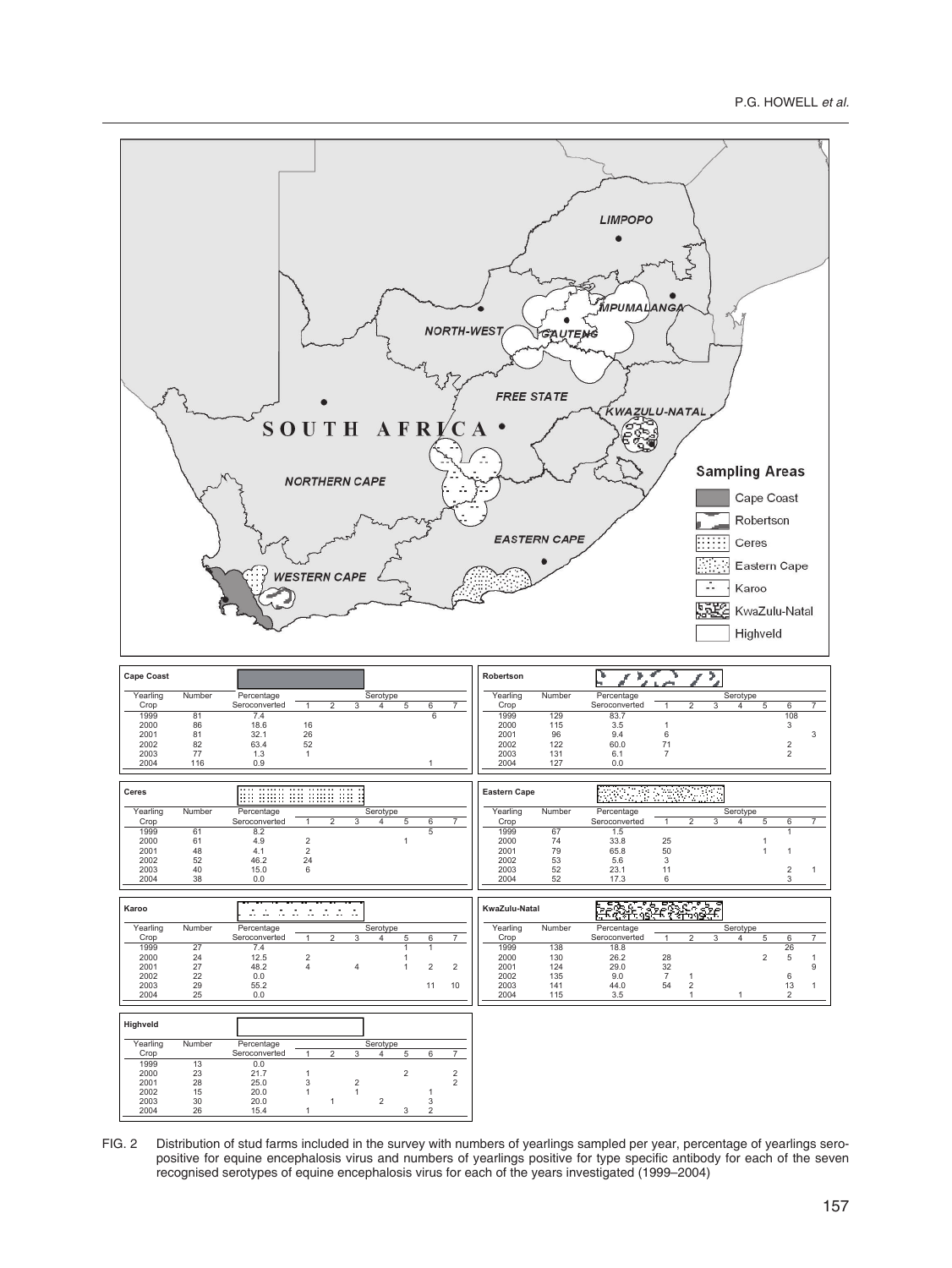Yearlings which appeared to have been exposed to a single serotype, invariably had SVN antibody titres of 1:240 to  $> 1:320$  to the homologous antigen. Eighteen horses (0.6 %) were identified in the latter years of the survey which exhibited high PI (80 %) by cELISA but low SVN end-points. These horses were considered to have been recently infected in the period immediately preceding their shipment to the NYS and were excluded from the distribution map, as they did not fulfil the required criteria of an unambiguous response to natural infection. As a retrospective study, a second serum sample to confirm a rising antibody titre in these horses was not available for examination.

# **Influence of age on susceptibility to infection**

An analysis of the percentage of seropositive yearlings, classed according to the month in which they were born (August to November/December over the 6 years of the survey) is given in Table 2.

The relative risk of infection (RR) during the following summer showed no significant difference between foals born in August in which colostral protection would have waned and those born in November/ December, when maternal antibody may have been expected to provide some measure of protection against natural infection (see Fig. 1).

# **Seasonal serconversion to EEV**

A summary of the primary and multiple infections that took place in each cohort of yearlings is given in Table 3. These data confirm the variable annual seroprevalence of EEV. In the 1999, 2001 and 2002 yearling crops the seroprevalence varied from 28.7 % to 34.7 % of the population sampled, whereas in 2004 the seroprevalence was only 3.6 %.

Notwithstanding the relatively short period of exposure, 30 yearlings were infected with more than one serotype. The profile of these multiple infections invariably included the predominant serotype in the region and a random assortment of one or other additional heterologous serotype.

# **Distribution of serotypes of EEV**

A distribution map with an analysis of the serotypes identified in each cluster during the 6 years covered by this survey is presented in Fig. 2. The insert for each cluster indicates the year of sampling, bearing in mind that infection took place during the previous summer, the number of yearlings sampled, those that seroconverted and the percentage prevalence

of EEV. The number of positive sera is occasionally at variance with the prevalence of individual serotypes due to the detection of antibody to more than one serotype in individual horses. Although all of South Africa's stud farms were not represented at the NYS, the sample is, however, representative of the main Thoroughbred breeding regions of the country. Although each cluster was located in a region of common topography and climate, no attempt was made to associate these environmental conditions and their influence on the vector population with the seasonal variations in the prevalence of the serotypes within the region or on individual farms. Apart from recognizing the primary role of the vector in the transmission of each serotype, the dynamics of the *Culicoides* populations within the terrain of each cluster requires further study.

During the 6-year duration of this survey, serotypes 1 and 6 were predominant and account for 65 % and 30 %, respectively, of the recorded seroconversions. Serotype 7 represented by the isolate 21/20, the most recently identified serotype recovered in 2000, was detected in only 4.5 % of the samples. Antibody homologous to the remaining serotypes namely 2, 3, 4 and 5 was only sporadically identified, except within the KwaZulu-Natal cluster where serotypes 2, 4 and 5 were identified during different seasons in the 6-year period of sampling**.** Serotype 2 was identified on two separate stud farms 70 km apart on the Highveld during the 2000 seasonal infection and during the same season in the sera of four yearlings included in the Karoo cluster. The two stud farms on which these yearlings were infected were separated by approximately 400 km from the Highveld cluster, and were situated in a distinct ecological environment, on the banks of a major river system.

An evaluation of the seasonal prevalence of the two dominant serotypes suggests a possible pattern. It would appear that a season or two of high prevalence is followed, in the same cluster, by a dramatic reduction of homologous seroconversion in the following year. This was evident with serotype 1 in the 2001 season in KwaZulu-Natal and Eastern Cape and in the 2002 season in the Robertson and Ceres clusters.

A similar seasonal reduction of infection was observed with serotype 6 in KwaZulu-Natal and Robertson in 1999. Of note in relation to the high prevalence of serotype 6 in the southern clusters, during the 1998 and 2001 seasons, is the absence of any seroconversion to serotype 1 in the yearlings in the remaining clusters.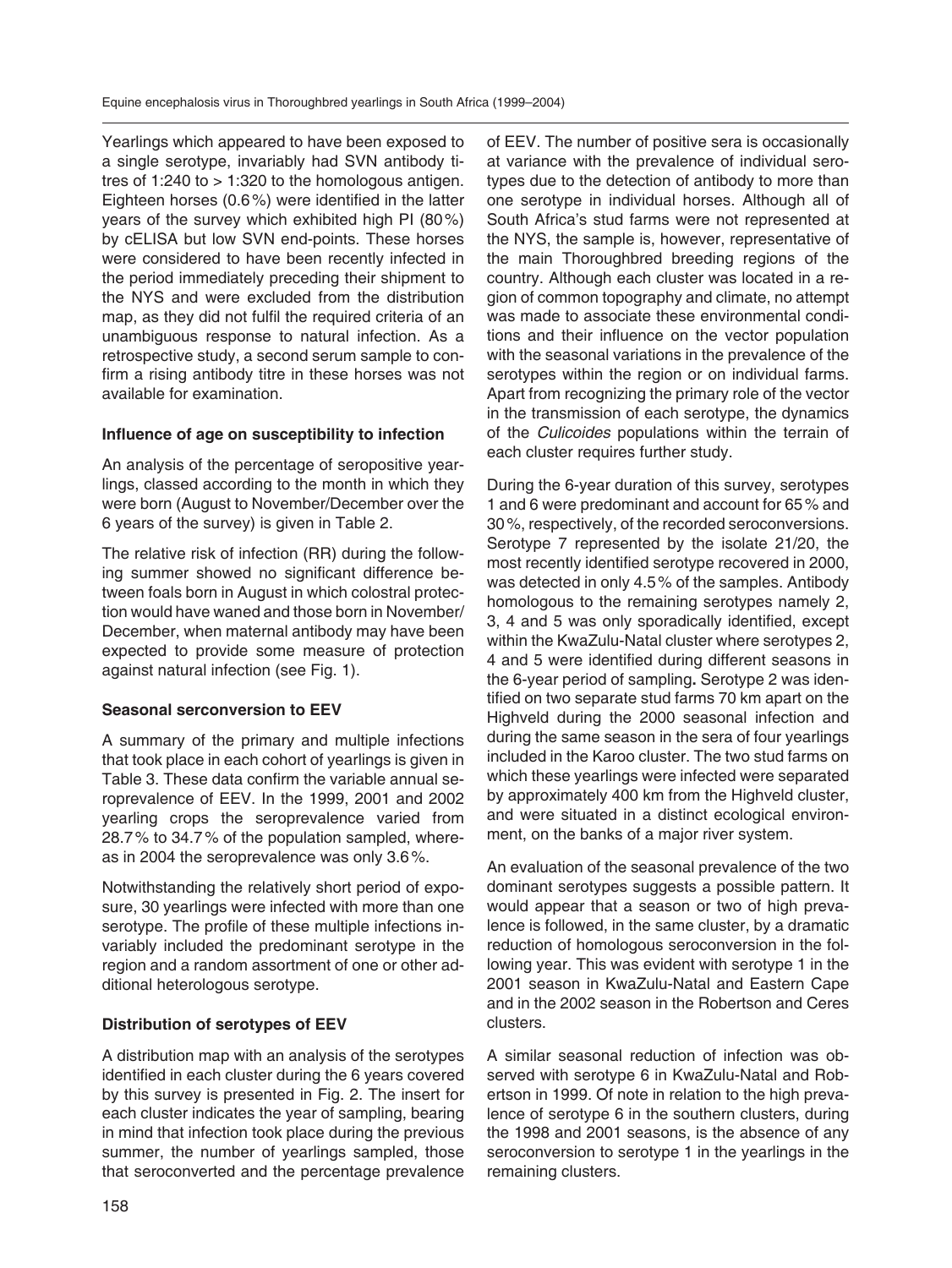#### **DISCUSSION**

The data obtained from this study have provided some insight into the complexity of the epidemiology of EEV infections in an endemic area, where a multiplicity of serotypes have circulated. The unique susceptibility of the yearling population has provided an opportunity to follow successive annual cycles of transmission of EEV between vector and host, in the absence of any complicating previous immunological stimulation. Over a period of 6 years the monitoring of successive groups of yearlings has confirmed the ongoing transmission of the seven serotypes of EEV currently identified in South Africa.

A schematic representation of the complex interrelationship between the age of the horse, colostral protection and the onset and termination of the transmission of the serotypes of EEV is illustrated in Fig. 1. The climatological and ecological factors which determine the magnitude of the vector population are operative well before the onset of transmission in midsummer. Within the transmission cycle the highest prevalence of infection in the yearlings is most likely to occur between February and May during their second year, while the stabling of the yearlings in the months preceding the sales in March of the following year would reduce the risk of exposure. It would therefore appear that the antibody profile detected in individual yearlings sampled in March is a reflection of the prevalence of a particular serotype transmitted during the preceding season.

The decline in the concentration of serotype specific, passively transferred colostral antibody after birth, will determine the susceptibility of the foal to the seasonal transmission of the homologous virus during mid- to late summer. Unpublished data have shown that antibody to specific serotypes of EEV, homologous with the variable profile identified in the serum of the mare at parturition, may be detected in the serum of the foal, for 3–5 months after birth and only occasionally in individuals for a period not exceeding 6 months. No data are, however, available to establish the protective value of the diminishing low concentrations of antibody to homologous challenge, during the mid- to late summer period.

In a separate study conducted on the 1997 cohort of yearlings (Guthrie, Howell, Gardner, Swanepoel, Nurton, Harper, Pardini, Groenewald, Visage, Hedges, Balasuriya, Cornel & MacLachlan 2003) it was shown that seroconversion to West Nile virus (WNV) was more frequent in foals born in August (RR 4.7) when compared with those born in November and December (RR 1.0). Maternally transferred antibody to the monotypic virus appeared to provide protection to challenge during early summer. In contrast, the highly variable immune status of mares to EEV (Howell *et al.* 2002) fails to provide the foal with an effective polyvalent immunity to natural challenge from the unpredictable array of serotypes identified in this study. The risk of infection therefore appears to be unaffected by the transfer of colostral antibody.

Two distinct cycles of infection have been identified in this survey. A high prevalence of a single serotype during a particular season as recorded in the KwaZulu-Natal and the Robertson clusters where serotype 6 was involved in yearlings sampled in 1999, or of serotype 1, which was dominant in the yearling samples of 2000 from the Robertson and Cape Coast clusters. Unpublished records of the recovery of virus from horses during the 1999 outbreak of AHS in the Western Cape, showed a similar pattern, with AHS serotype 7 and EEV serotype 1 were transmitted concurrently over a period of 8 weeks. This is in marked contrast to the low and sporadic appearance of all seven serotypes of EEV identified in clusters that were separated one from another by spatial distance or physical topographical barriers. At most, only a few yearlings in any one season showed seroconversion to these serotypes, occasionally in successive seasons, but more frequently as isolated infections.

Outer capsid protein VP2 determines EEV serotype. More significant in the epidemiology of the orbiviruses is the role of other viral proteins, which could independently determine the efficacy whereby the serotype replicates, is transmitted and maintained over time in an isolated niche. The seroconversion detected in the serum of a yearling reflects the successful transmission of a specific serotype by a competent vector. It was not possible to establish whether an index case early in the season provided the viraemia to initiate an ongoing cycle of transmission between the vectors and other horses, which would account for the high prevalence of serotype 6 in the Robertson cluster for foals born in the 1999 season. The two distinctive epidemiological patterns, however, raise the question as to whether transmission is determined by the composition and dynamics of the vector population in a given area, or the genetic characteristics of the particular virus strain circulating at that time. The isolated seroconversions are of great significance and raise many unanswered questions with respect to the distribution of the serotypes and their persistence in a given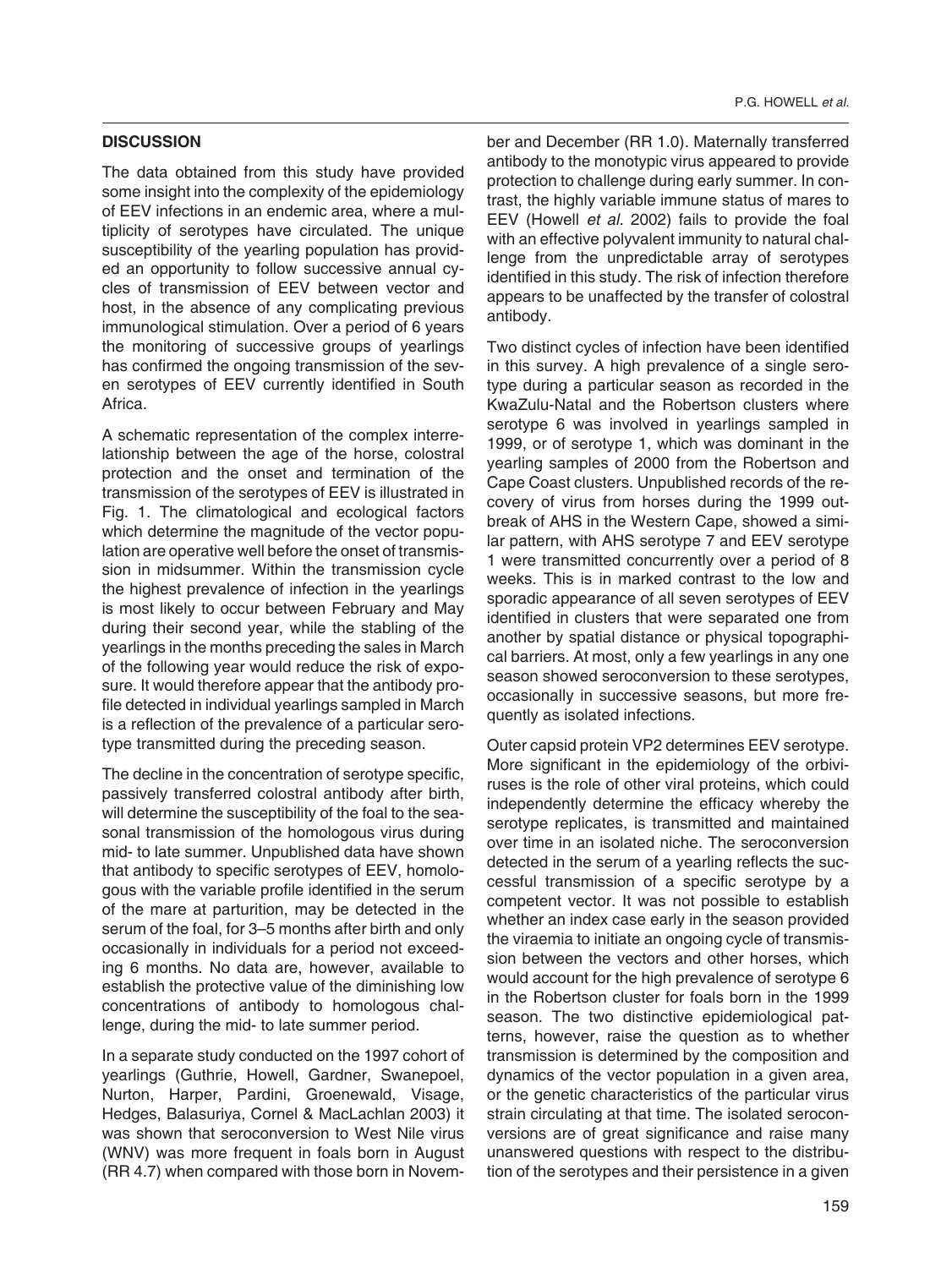locality during the inter-epidemic periods which may encompass one or more years.

It was reported that following the first isolation of EEV serotype 2 (Cascara prototype) in 1967, the examination of a number of serum samples from horses in various parts of South Africa showed a high percentage of the sera with homologous antibody, indicating a widespread prevalence of this serotype during the preceding summer (Erasmus, Adelaar, Smit, Lecatsas & Toms 1970).

During the course of this survey only five yearlings (0.7 %), from two separate clusters were shown to have been infected after an interval of 37 years with serotype 2. Similarly, in a recent survey amongst aged brood mares on stud farms it was found that only 1.5 % had been previously exposed to this serotype (Howell *et al.* 2002). The immune profile of these mares clearly showed that the persistently low prevalence of certain serotypes was not the outcome of immunological pressure within the equine population which limited the transmission of the specific serotype.

The mechanism whereby these sporadic and isolated seroconversions to a particular serotype occur is yet to be established.

Previous experience has shown that equids in the incubation period of infection with AHSV may be transported and subsequently provide an index case for further transmission by hitherto uninfected vectors. This translocation of the virus with other natural movements of equids over time might explain the redistribution of individual serotypes as independent members of the serological group.

The persistence of individual serotypes of EEV that are only sporadically transmitted does not appear to lead to dissemination after infection of individual horses. This is apparent from the low prevalence of seroconversion in the study population and unlike the current strains of EEV serotype 6 and 1, are not capable of initiating large scale transmission. The prevalence of EEV infection has a parallel in the seasonal occurrence of AHSV and BTV, where recovery of individual serotypes follows a similar pattern and suggests that the role of the immune status of the mammalian hosts does not affect the prevalence of the individual serotypes in the vector population. Future investigations into the interaction between vector and virus may characterize the persistence of the serotypes in an isolated locus as a unique manifestation of the complex epidemiology of the orbiviruses in southern Africa.

#### **ACKNOWLEDGEMENTS**

The authors thank the Department of Veterinary Tropical Diseases, Faculty of Veterinary Science, University of Pretoria for providing laboratory facilities and support without which this study would not have been possible and Dr Melvyn Quan for assistance with preparation of figures used in this paper. This study was supported in part by funds donated by The Thoroughbred Horseracing Trust and the South African Horse Import and Export Council.

# **REFERENCES**

- BARNARD, B.J.H. 1993. Circulation of African horsesickness virus in zebra (*Equus burchelli*) in the Kruger National Park, South Africa, as measured by the prevalence of type specific antibodies. *Onderstepoort Journal of Veterinary Research*, 60:111–117.
- BARNARD, B.J.H. & PAWESKA, J.T. 1993. Prevalence of antibodies against some equine viruses in zebra (*Zebra burchelli*) in the Kruger National Park, 1991–1992. *Onderstepoort Journal of Veterinary Research*, 60:175–179.
- CRAFFORD, J.E. 2001. Development and validation of enzymelinked immunosorbent assays for detection of equine encephalosis virus antibody and antigen. M.Sc. thesis, University of Pretoria.
- DU TOIT, R.M. 1962. The role played by bovines in the transmission of bluetongue in sheep. *Journal of the South African Veterinary Medical Association*, 33:483–490.
- ERASMUS, B.J., ADELAAR, T.F., SMIT, J.D., LECATSAS, G. & TOMS, T. 1970. The isolation and characterization of equine encephalosis virus. *Bulletin de l'Office International des Épizoo ties*, 74:781–789.
- ERASMUS, B.J., BOSHOFF, S.T. & PIETERSE, L.M. 1996. The isolation and characterization of equine encephalosis and serologically related orbiviruses from horses, in *Equine infectious diseases IV,* edited by J.T. Bryans & H. Gerber. Princeton, New Jersey: Veterinary Publications Incorporated.
- GORMAN, B.M., TAYLOR, J. & WALKER, P.J. 1983. Orbivirus, in *The Reoviridae,* edited by W.K. Joklik. New York: Plenum Press.
- GUTHRIE, A.J., HOWELL, P.G., GARDNER, I.A., SWANEPOEL, R.E., NURTON, J.P., HARPER, C.K., PARDINI, A., GROE-NE WALD, D., VISAGE, C.W., HEDGES, J.F., BALASURIYA, U.B., CORNEL, A.J. & MACLACHLAN, N.J. 2003. West Nile virus infection of Thoroughbred horses in South Africa (2000–2001). *Equine Veterinary Journal*, 35:601–605.
- HOWELL, P.G. 1962. The isolation and identification of further antigenic types of African horsesickness virus. *Onderstepoort Journal of Veterinary Research*, 29:139–149.
- HOWELL, P.G. 1969. The antigenic classification of strains of bluetongue virus, their significance and use in prophylactic immunization. D.V.Sc thesis, University of Pretoria.
- HOWELL, P.G., GROENEWALD, D.M., VISAGE, C.W., BOS-MAN, A., COETZER, J.A.W. & GUTHRIE, A.J. 2002. The classification of seven serotypes of equine encephalosis virus and the prevalence of homologous antibody in horses in South Africa. *Onderstepoort Journal of Veterinary Research*, 69:79–93.